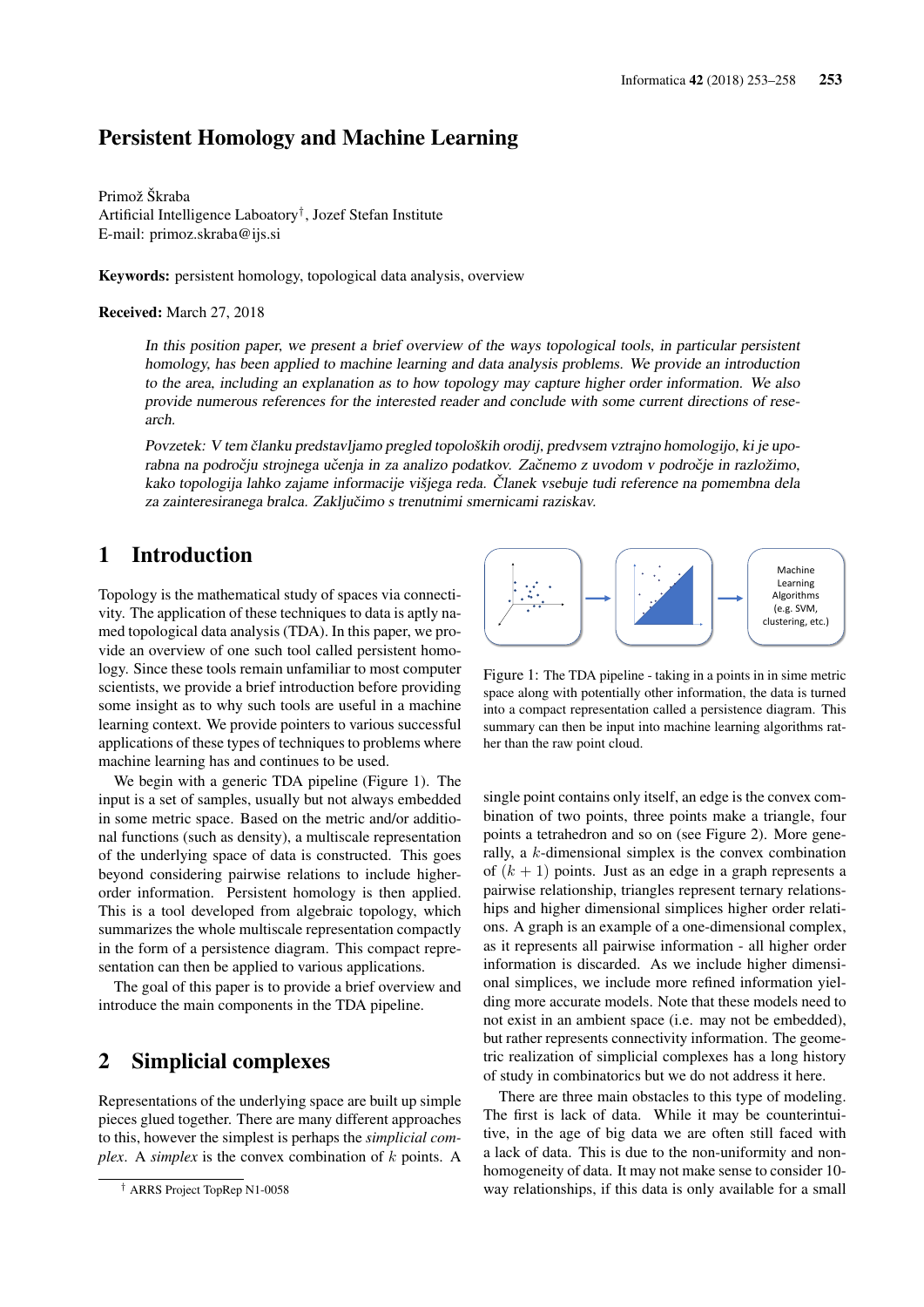

Figure 2: Simplicies come in different dimension. From left to right, a vertex is 0-dim, an edge is 1-dim, a triangle 2-dim and a tetrahedron is 3-dim.

subset of data. The second is computation. As we consider higher order relationships, there is often a combinatorial blow-up as one must consider all  $k$ -tuples, leading to preprocessing requirements which are simply not feasible. The final obstacle is interpretability. While we can understand a simplex locally, understanding the global structure becomes increasingly challenging.

This is the starting point for the tools we discuss below. Much of the effort of machine learning on graphs is trying to understand the qualitative properties of an underyling graph. This is often done by computing statistical features on the graph: degree distributions, centrality measures, diameter, etc. To capture higher order structure, we require a different set of tools. First, we note that a collection of simplices fit together. Just as in a graph, edges can only meet at an edge, simplices can only be glued together along lower dimensional simplices, e.g. triangles meet along edges or at a vertex. This represents a constraint on how simple building blocks (e.g. simplices) can be glued together to form a space. While this does not seriously limit the resulting spaces which can be represented, it does give us additional structure.

The starting point for the introduction is to describe the gluing map, called the *boundary operator*. For each ksimplex it describes the boundary as a collection of  $k - 1$ simplices. For example, the boundary of an edge consists of its two end points, the boundary of a triangle consists of its three edges (Figure 3). This can be represented as a matrix with the columns representing k-simplices and the rows  $k - 1$  simplices, which we denote  $\partial_k$ . The kdimensional *homology* can be defined as

$$
H_k = \frac{\ker \partial_k}{\operatorname{im} \partial_{k+1}}
$$

The kernel is simply the collection of  $k$ -simplices which form the nullspace of the matrix which correspond to *cycles* (note that this agrees with the notion of graph-theoretic cycles). We the disregard all such cycles which bound regions filled-in by higher dimensional simplices. What remains is the numner of  $k$ -dimensional holes in the space. Specifically, 0-dimensional homology corresponds to the number of connected components, 1-dimensional homology the number of holes and so forth. The k-th Betti number,  $\beta_k$ is the number of independent such features. This is analogous to the rank of a matrix describing the number of basis elements a vector space has. This yields a qualitative description of the space. For a more complete introduction to homology, we recommend the book by Munkres [24] or the more advanced book by Hatcher[18]. An alternative intor-



Figure 3: Simplicies are glued together in a specific way with each simplex is glued to lower dimensional simplices, called its boundary. Here we show an edge has 2 verticies as its boundary and a triangle has three edges as its boundary.

duction which also includes persistent homology (described in the following section) can be found in Edlesbrunner and Harer[13]. Our goal here is to point out the intuition behind simplicial complexes and one approach to describing them qualitatively. We do note that the algorithms and implementations are readily available [2, 19, 25, 23] and can often be interpreted through linear algebra.

### 3 Persistent homology

One problem with homology and topological features in general is that they are unstable. Adding a point to a space changes the number of components and the correspoding Betti number. This would make it seems as though this technique were not suitable for the study of data. A key insight from [14, 39], is that we need not look at a single space but rather a sequence of spaces, called a *filtration*. This is an increasing sequence of nested spaces, which appears often when dealing with data.

$$
\emptyset \subseteq X_0 \subseteq X_1 \subseteq \ldots \subseteq X_N
$$

For example a weighted graph can be filtered by the edge weights. Perhaps the most ubiquitous example is a finite metric space, where the space is a complete graph and the weights are distances. This occurs whenever the notion of a "scale" appears, *Persistent homology* is the study of how qualitative features evolve over parameter choices. For example, the number of components is monotonically decreasing as we connect points which are increasingly far away. This is in fact precisely *single linkage clustering*. Higher dimensional features such as holes can appear and disappear at different scales.

The key insight is that the evolution of features over parameter choices can be encoded compactly in the form of a barcode or persistence diagram (Figure 4). We do not go into the algebraic reasons why this exists, rather we concentrate on its implications. An active research area has been to extend this to higher dimensional parameter spaces [6, 22, 34], but has remained a challenging area. We refer the reader to [13] for introductions to persistent homology and its variants. For the next section, rather than consider a persistence diagram rather than a barcode. Here each bar is mapped to a point with the starting point of the bar as the  $x$ -coordinate and the end point as the  $y$ -coordinate.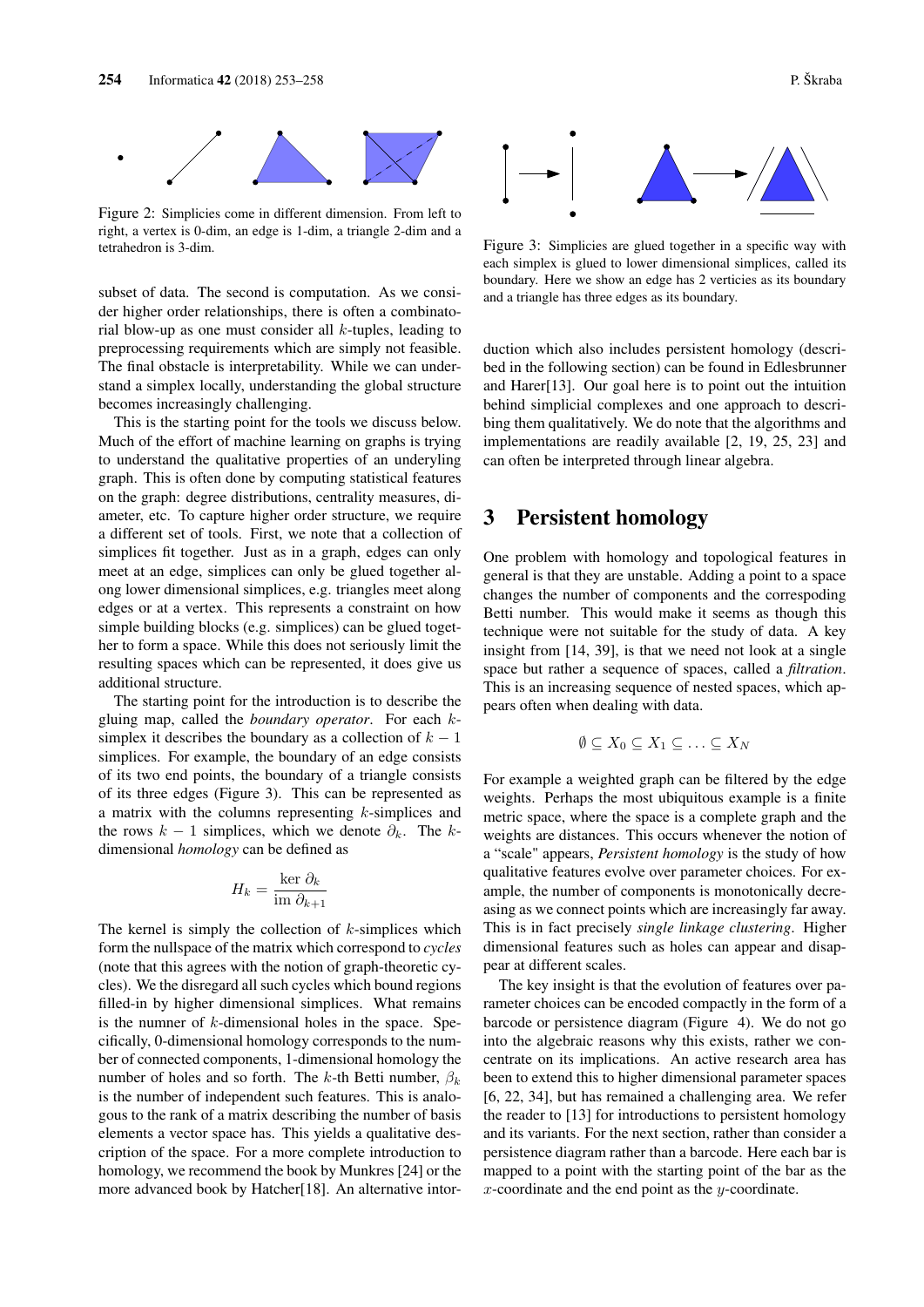Consider a function on a simplicial complex,  $f$  :  $K \rightarrow \mathbb{R}$  where we define the filtration as the *sublevel set*  $f^{-1}(-\infty, \alpha]$ . That is, we include all simplices with a lower function value. As we increase  $\alpha$ , the set of simplicies with a lower function value only grows, hence we only add simplices. Therefore, we obtain an increasing sequence of topological spaces, i.e. a filtration. Define  $X_{\alpha} := f^{-1}(-\infty, \alpha]$ , then

$$
X_{\alpha_1} \subseteq X_{\alpha_2} \subseteq \cdots \subseteq X_{\alpha_n} \qquad \alpha_1 \le \alpha_2 \le \cdots \le \alpha_n
$$

As another example in a metric space, we include all edges which represent a distance less than  $\alpha$ . Consider a perturbed metric space, giving rise to a different function g. The following theorem establishes stability - that if the input (in this case, the function) does not change much, the output should not change much.

Theorem 1 ([11]). *Let* K *be two simplicial complexes with two continuous functions*  $f, g: X \to \mathbb{R}$ *. Then the persistence diagrams* Dgm(f) *and* Dgm(g) *for their sublevel set filtrations satisfy*

$$
d_B(\mathrm{Dgm}(f), \mathrm{Dgm}(g))) \le ||f - g||_{\infty}.
$$

where  $Dgm(\cdot)$  represents the persistence diagram (i.e. a topological descriptor which is a set of points in  $\mathbb{R}^2$ ) and  $d_B(\cdot)$  represents bottleneck distance. This is the solution to the optimization which constructs a matching between the points in two diagrams which minimizes the maximum distance between matched points. While it is difficult to overstate the importance of this result, it does have some drawbacks. In particular the bound is in terms of the  $\infty$ norm which in the presence of outliers can be very large. Recently this result has been specialized to Wasserstein stability, which is a much stronger result (albeit in a more limited setting).

**Theorem 2** ([36]). Let  $f, g: K \to \mathbb{R}$  be two functions. *Then*  $W_p(\text{Dgm}(f), \text{Dgm}(g)) \leq ||f - g||_p$ .

Wasserstein distance is common in the machine learning and statistics literature as it is a natural distance between probability distributions. This recent result indicates that the distances between diagrams is indeed more generally stable and so suitable for applications. Stability has become an area of study in its own right and we now have a good understanding of the types of stabilty we can expect. The literature is too vast to list here so we limit ourselves to a few relevant pointers [3, 8].

### 4 Topological features

Here we describe some applications of persistence to machine learning problems. The key idea is to use persistence diagrams as feature vectors as input further machine learning algorithms, There are several obstacles to this. The most important is that the space of persistence diagrams is quite pathological. The first approach to move around this are *persistence landscapes* [4]. This lifts persistence diagrams into a Hilbert space which allows them to be fed into most standard machine learning algorithms. This has been followed up by rank functions [33], as well as several kernels [30], More recently, there has been work on learning optimal functions of persistence diagrams using deep learning [20].

There has also been significant work on the statistical properties of persistence diagrams and landscapes [16], including bootstrapping techniques [9].

These techniques have been applied to a number of application areas. Perhaps most extensive is in geometry processing. Combined with local features such as curvature or features based on heat kernels, different geoemtric structure can be extracted including symmetry [26], segmentation [35], and shape classification and retrival [7].

Another application area where persistence diagrams have been found to be informative are for biology, especially for protein docking [1] and modelling pathways in the brain [17]. The final application area we mention is material science. This is an area where machine learning has not yet been applied extensively. Partially due to the fact that the input is of a significantly different flavor than that which is typical in machine learning. For example, standard image processing techniques do not work well with scientific images such as electron microscope images. By using topological summaries, the relevant structure is wellcaptured [32, 21]. This area is still in the early stages with many more exciting developments expected.

We conclude this section by noting that persistence diagrams are not the only topological features which have been applied. Originally, the *Euler curve* was applied to  $fMRIs [38]$ <sup>1</sup>. This feature has been extensively studied in the statistics literature, but is provably less informative than persistence diagrams - although it is far more computationally tractable. In addition to fMRI, it has been applied to various classification problems [31].

# 5 Other applications

In additon to providing a useful summary and features for machine learning algorithms, a second direction of interest is the map back to data. This inverse probelm is very difficult and can often be impossible in general. Nonetheless, the situation is often not as hopeless as it would seem. Some of the first work in this direction is re-interpreting single linkage clustering through the lens of persistence [10]. While it is well known that single linkage clusters are unstable, it is possible to use persistence to show that there exist stable parts of the clusters and a "soft" clustering algorithm can be developed to stabilize clusters, where each data point is assigned a probability that it is assigned to a given cluster. A current direction of research is to find similar stable representations in the data for higher dimensional structures (such as cycles).

<sup>&</sup>lt;sup>1</sup>We note that this is where the term *topological inference* first used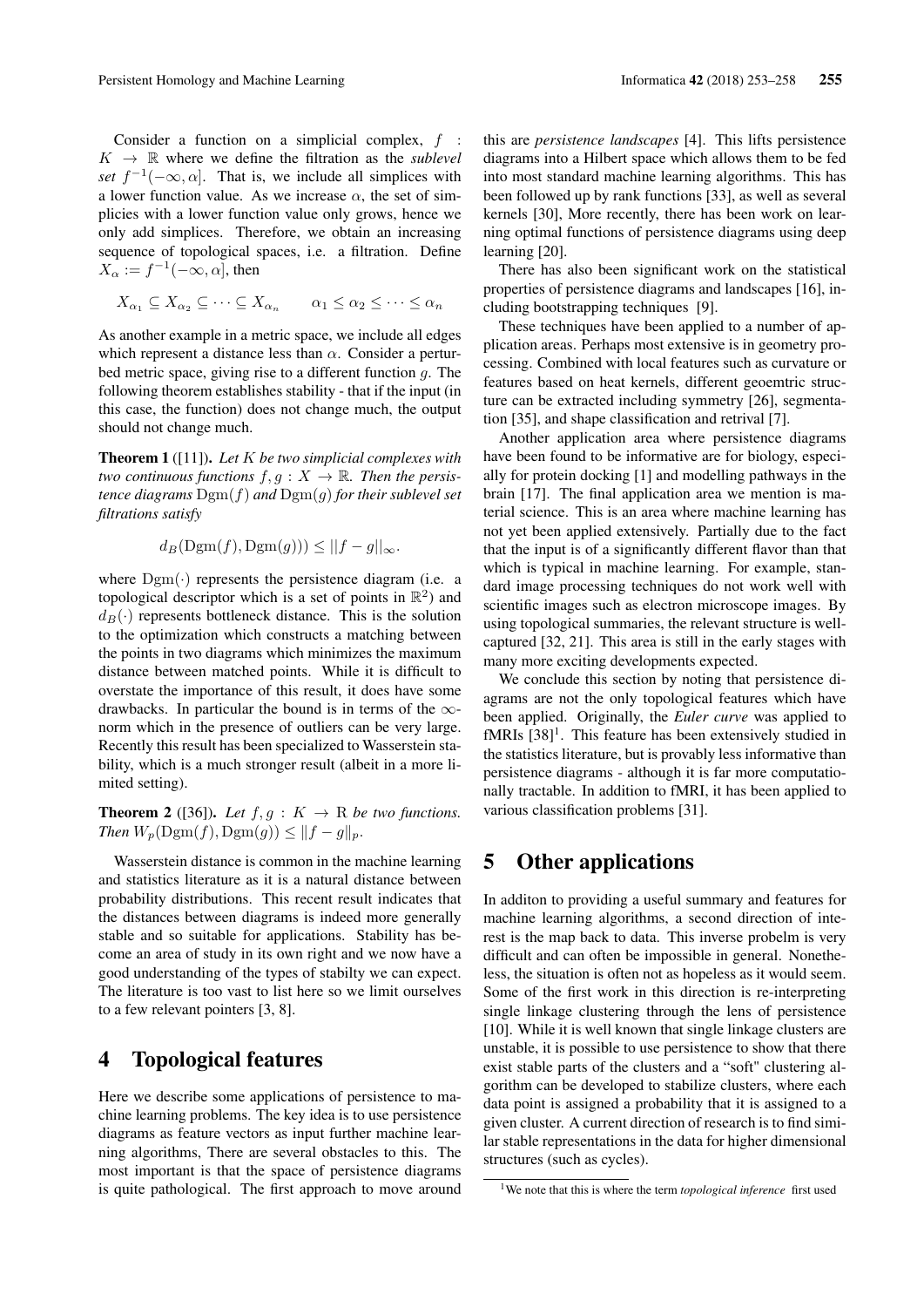

Figure 4: Persistence in a nutshell. Given input points (left), we compute a barcode (middle). which shows how long features live. The red shows the lifetimes of when components merge, while the blue bars show 1-dimensional holes. We can map each bar to a point by taking the start and end as the x and y coordinates respectively giving us the persistence diagram (right). Here we see that the big whole in the middle of the data set appears as a prominent feature (the blue dot far from the diagonal on the right).

A related problem is one of parameterization. That is, find intrinsic coordinates describing the data, extending successful techniques in dimensionality reduction, This includes linear methods such as PCA and MDS as well as non-linear methods such as ISOMAP and LLE. The first such work coordinizaed the space of textures using a Klein bottle as the underlying model [28] - a topological model found a few years prior [5]. This was however built by hand. The first class of general methods is first to map cicrular coordinates to data [12]. This is particularly useful when dealing with recurrence in time-varying systems. Recurrence (including periodicity) is naturally modeled by an angle, Combining persistence with least-squares optimization provides an automatic pipeline to finding such coordinates. This was applied to characterizing human motions such as different walks and other activities [37]. Further work has shown how to construct coordainte systems for higher dimensional structures based on the projective plane [27].

The final direction we consider is to encode topological constraints in machine learning algorithms. In [29] topological priors were used to aid in parameter selection. For example, the reconstruction of a racetrack should have one component and one hole (the main loop). Computing the persistence with respect to a reconstruction parameter (e.g. bandwith of a kernel) can allow us to choose a parameter value where the reconstruction has the desired topological "shape." The encoding of topological constraints is still in the very early stages but has the potential to provide a new type of regularization to machine learning techniques.

### 6 Discussion

Topological data analysis and applications of topology are still in their early stages. Various efforts to bridge the gap between algebraic topology and statistics (and probability) has made rapid progress over the last few years which has culminated in a dedicated R-package [15]. At the same time, increasingly efficient software exists for computing persistent homology exists, where now it is feasible to consider billions of points in low dimensions. This is increasingly bridging the gap between theory and practice.

The area has undergone rapid development over the last 10 years and is showing no signs of slowing down. In terms of theory, the primary question drinving the community is the notion of multi-dimensional or multi-parameter persistence, where the computational obstacles are much more daunting. Nonetheless, progress is being made. Success promises to further reduce the need and dependence on parameter tuning.

The combination of deep learning techniques with topological techniques promises to provide new areas of applications as well as potentially performance. These methods are primarily complementary allowing them to build on each other. In conclusion, while obstacles remain, the inclusion of topological techniques into the machine learning toolbox is rapidly making progress.

### References

- [1] Pankaj K Agarwal, Herbert Edelsbrunner, John Harer, and Yusu Wang. Extreme elevation on a 2 manifold. *Discrete & amp*; *Computational Geometry*, 36(4):553–572, 2006.
- [2] U Bauer. Ripser. https://github.com/Ripser/ripser, 2016.
- [3] Ulrich Bauer and Michael Lesnick. Induced matchings of barcodes and the algebraic stability of persistence. In *Proceedings of the thirtieth annual symposium on Computational geometry*, page 355. ACM, 2014.
- [4] Peter Bubenik. Statistical topological data analysis using persistence landscapes. *The Journal of Machine Learning Research*, 16(1):77–102, 2015.
- [5] Gunnar Carlsson, Tigran Ishkhanov, Vin De Silva, and Afra Zomorodian. On the local behavior of spaces of natural images. *International journal of computer vision*, 76(1):1–12, 2008.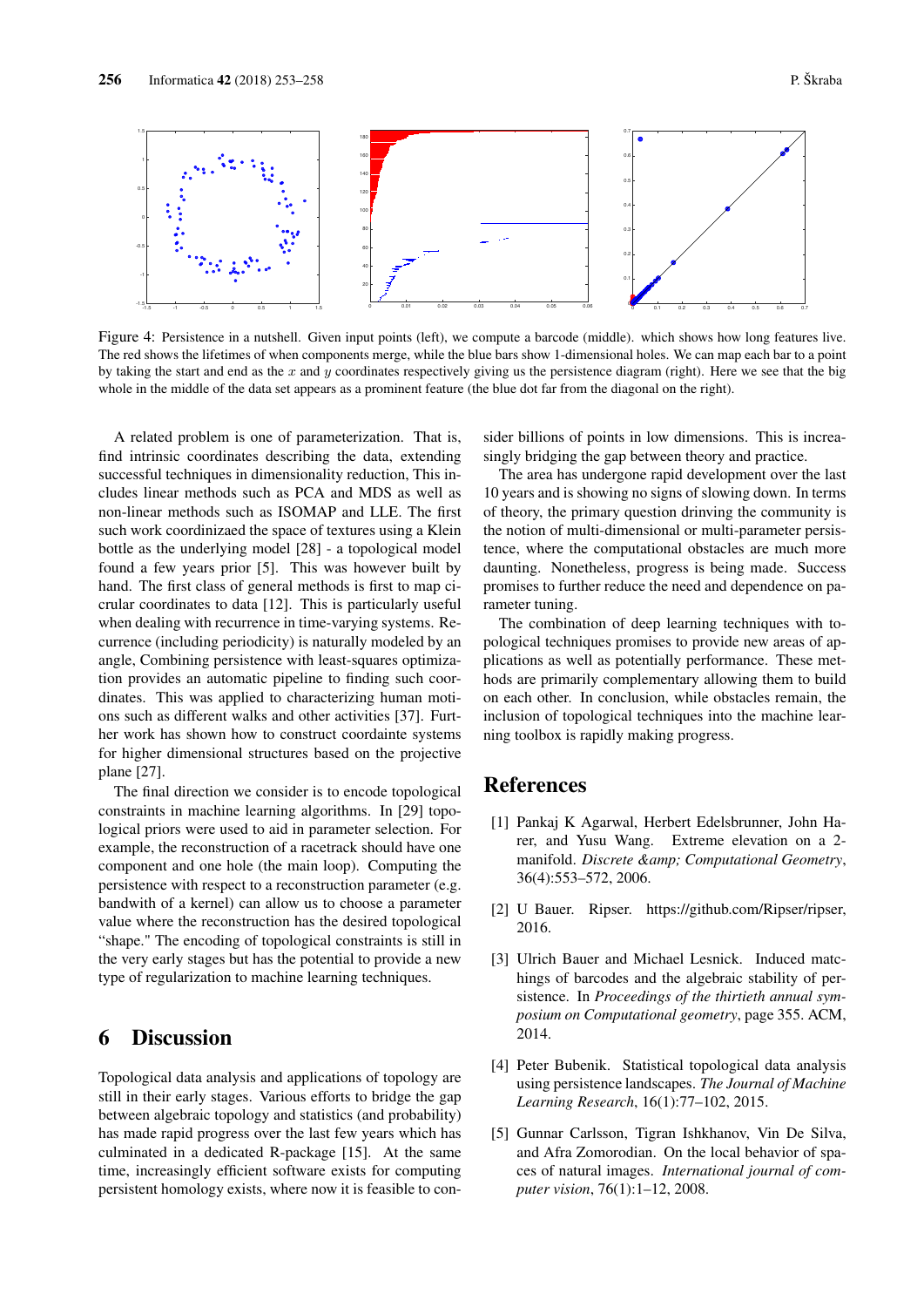- [6] Gunnar Carlsson and Afra Zomorodian. The theory of multidimensional persistence. *Discrete &amp*; Com*putational Geometry*, 42(1):71–93, 2009.
- [7] Frédéric Chazal, David Cohen-Steiner, Leonidas J Guibas, Facundo Mémoli, and Steve Y Oudot. Gromov-hausdorff stable signatures for shapes using persistence. In *Computer Graphics Forum*, volume 28, pages 1393–1403. Wiley Online Library, 2009.
- [8] Frédéric Chazal, Vin De Silva, Marc Glisse, and Steve Oudot. The structure and stability of persistence modules. *arXiv preprint arXiv:1207.3674*, 2012.
- [9] Frédéric Chazal, Brittany Terese Fasy, Fabrizio Lecci, Alessandro Rinaldo, Aarti Singh, and Larry Wasserman. On the bootstrap for persistence diagrams and landscapes. *arXiv preprint arXiv:1311.0376*, 2013.
- [10] Frédéric Chazal, Leonidas J Guibas, Steve Y Oudot, and Primoz Skraba. Persistence-based clustering in riemannian manifolds. *Journal of the ACM (JACM)*, 60(6):41, 2013.
- [11] David Cohen-Steiner, Herbert Edelsbrunner, and John Harer. Stability of persistence diagrams. *Discrete & Computational Geometry*, 37(1):103– 120, 2007.
- [12] Vin De Silva, Dmitriy Morozov, and Mikael Vejdemo-Johansson. Persistent cohomology and circular coordinates. *Discrete &amp*; *Computational Geometry*, 45(4):737–759, 2011.
- [13] Herbert Edelsbrunner and John Harer. *Computational topology: an introduction*. American Mathematical Soc., 2010.
- [14] Herbert Edelsbrunner, David Letscher, and Afra Zomorodian. Topological persistence and simplification. In *Foundations of Computer Science, 2000. Proceedings. 41st Annual Symposium on*, pages 454–463. IEEE, 2000.
- [15] Brittany Terese Fasy, Jisu Kim, Fabrizio Lecci, and Clément Maria. Introduction to the r package tda. *arXiv preprint arXiv:1411.1830*, 2014.
- [16] Brittany Terese Fasy, Fabrizio Lecci, Alessandro Rinaldo, Larry Wasserman, Sivaraman Balakrishnan, Aarti Singh, et al. Confidence sets for persistence diagrams. *The Annals of Statistics*, 42(6):2301–2339, 2014.
- [17] Margot Fournier, Martina Scolamiero, Mehdi Gholam-Rezaee, Hélène Moser, Carina Ferrari, Philipp S Baumann, Vilinh Tran, Raoul Jenni, Luis Alameda, Karan Uppal, et al. M3. topological analyses of metabolomic data to identify markers of early psychosis and disease biotypes. *Schizophrenia Bulletin*, 43(suppl\_1):S211–S212, 2017.
- [18] Allen Hatcher. *Algebraic topology*. 2002.
- [19] Gregory Henselman and Robert Ghrist. Matroid filtrations and computational persistent homology. *arXiv preprint arXiv:1606.00199*, 2016.
- [20] Christoph Hofer, Roland Kwitt, Marc Niethammer, and Andreas Uhl. Deep learning with topological signatures. In *Advances in Neural Information Processing Systems*, pages 1633–1643, 2017.
- [21] Yongjin Lee, Senja D Barthel, Paweł Dłotko, S Mohamad Moosavi, Kathryn Hess, and Berend Smit. Quantifying similarity of pore-geometry in nanoporous materials. *Nature Communications*, 8, 2017.
- [22] Michael Lesnick. The theory of the interleaving distance on multidimensional persistence modules. *Foundations of Computational Mathematics*, 15(3):613–650, 2015.
- [23] Dmitriy Morozov. Dionysus. *Software available at http://www. mrzv. org/software/dionysus*, 2012.
- [24] James R Munkres. *Elements of algebraic topology*, volume 4586. Addison-Wesley Longman, 1984.
- [25] Vidit Nanda. Perseus: the persistent homology software. *Software available at http://www. sas. upenn. edu/˜ vnanda/perseus*, 2012.
- [26] Maks Ovsjanikov, Quentin Mérigot, Viorica Pătrăucean, and Leonidas Guibas. Shape matching via quotient spaces. In *Computer Graphics Forum*, volume 32, pages 1–11. Wiley Online Library, 2013.
- [27] Jose A Perea. Multi-scale projective coordinates via persistent cohomology of sparse filtrations. *arXiv preprint arXiv:1612.02861*, 2016.
- [28] Jose A Perea and Gunnar Carlsson. A klein-bottlebased dictionary for texture representation. *International journal of computer vision*, 107(1):75–97, 2014.
- [29] Florian T Pokorny, Carl Henrik Ek, Hedvig Kjellström, and Danica Kragic. Topological constraints and kernel-based density estimation. *Advances in Neural Information Processing Systems*, 25, 2012.
- [30] Jan Reininghaus, Stefan Huber, Ulrich Bauer, and Roland Kwitt. A stable multi-scale kernel for topological machine learning. In *Proceedings of the IEEE conference on computer vision and pattern recognition*, pages 4741–4748, 2015.
- [31] Eitan Richardson and Michael Werman. Efficient classification using the euler characteristic. *Pattern Recognition Letters*, 49:99–106, 2014.
- [32] Vanessa Robins, Mohammad Saadatfar, Olaf Delgado-Friedrichs, and Adrian P Sheppard. Percolating length scales from topological persistence analysis of micro-ct images of porous materials. *Water Resources Research*, 52(1):315–329, 2016.